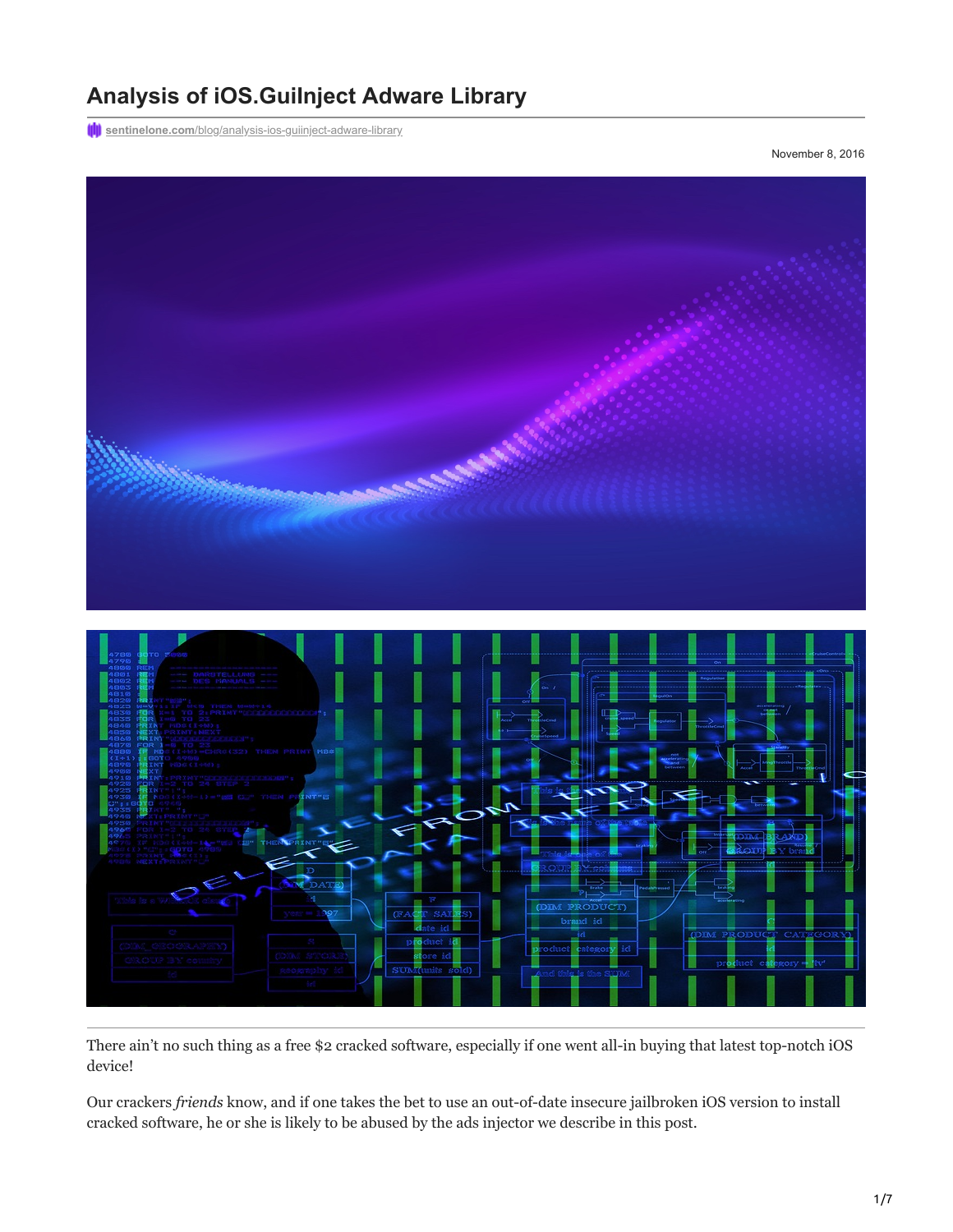*Adware masquerading* already targeted Android or iOS. These cracks use poor security practices that could lead to *spyware masquerading*.

### **iOS Application File**

Recently, an *iOS App file* got our attention on VirusTotal:

```
$ openssl dgst -sha256 com.mailtime.MailTimePro-clutch2.ipa
SHA256(com.mailtime.MailTimePro-clutch2.ipa)=
332cf0a45170d6787dcbefb086f5a5f0f6e920d485e377fe37e900a01c128c8e
```
The filename reveals we are probably dealing with a cracked software, using [Clutch,](https://github.com/KJCracks/Clutch) an iOS cracking toolbox. Let's decompress the iOS App file (it is a Zip archive):

\$ ditto -xk com.mailtime.MailTimePro-clutch2.ipa com.mailtime.MailTimePro-clutch2

\$ cd "com.mailtime.MailTimePro-clutch2/Payload/MailTime Pro.app/"

```
$ find . -type f -exec file {} \iint grep "Mach-O"(\ldots)./jailbreak: Mach-O universal binary with 2 architectures
./jailbreak (for architecture armv7): Mach-O dynamically linked shared library arm
./jailbreak (for architecture arm64): Mach-O 64-bit dynamically linked shared library
./MailTime Pro: Mach-O universal binary with 2 architectures
./MailTime Pro (for architecture armv7): Mach-O executable arm
./MailTime Pro (for architecture arm64): Mach-O 64-bit executable
```
That jailbreak shared library looks suspicious.

\$ codesign -dvv "MailTime Pro" 2>&1 | grep Authority Authority=iPhone Developer: **nguyen tat hung (T99T9WYY54)** Authority=Apple Worldwide Developer Relations Certification Authority Authority=Apple Root CA

```
$ codesign -dvv jailbreak 2>&1 | grep Authority
Authority=iPhone Developer: nguyen tat hung (T99T9WYY54)
Authority=Apple Worldwide Developer Relations Certification Authority
Authority=Apple Root CA
```
While [nguyen tat hung](https://itunes.apple.com/developer/id1080071292) is a known developer identifier, he is not the expected [MailTime](https://itunes.apple.com/app/id1025252985) developer.

Going further, we find jailbreak dynamic library is added to the original binary imports:

```
$ otool -arch arm64 -L "MailTime Pro"
(...)@executable_path/jailbreak (compatibility version 0.0.0, current version 0.0.0)
```
Most libraries contain their installation *prefix* and *real name* in their imports:

```
$ otool -arch arm64 -L jailbreak
jailbreak:
    /usr/local/lib/libguiinject.dylib (compatibility version 1.0.0, current version 1.0.0)
( \ldots )
```
And thanks to assert() macros, project-related information are leaking:

```
$ strings -arch arm64 jailbreak | grep -i guiinject
/Users/gtt/Documents/workspaceIOS/guiinject/guiinject/MBProgressHUD.m
/Users/gtt/Documents/workspaceIOS/guiinject/guiinject/SSZipArchive.m
guiinject
```
#### **Injected Library**

Browsing the symbols, we quickly isolate well-known SDKs and Cocoa Pods: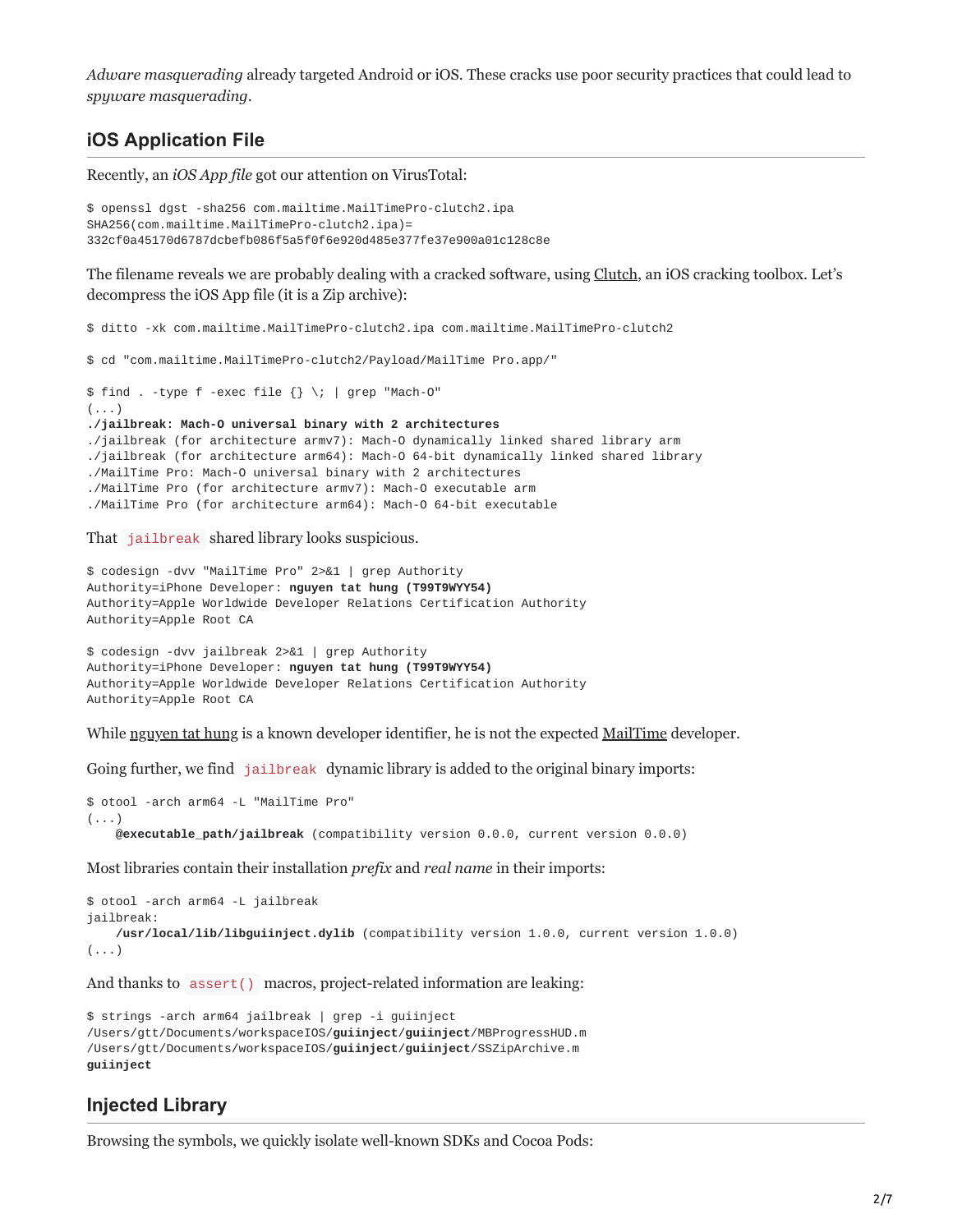So many ads stuff for a jailbreak is unusual. Here you have the remaining classes [headers.](https://pastebin.com/Zjw1eYk9)

We run most of the cracked apps on a jailbroken device without problems.

-[Config getConfig] loads wrap.json from the host program resources:

```
{
  "udid": "jailbreak",
  "wait_loop": "3",
  "is_jb": "1",
  "package_name": "com.mailtime.MailTimePro"
}
```
After several wait loop launch, the injected code will contact an insecure remote host. Half of the services seem to work.

For example, the coreapi service seems down:

```
http://wrapper.laughworld.net/coreapi/active_device.php?
pk=IPANAME&is_jb=1&udid=REDACTED&signature=MD5 :
{
  "return": -2,
  "message": "DB operator fail!"
}
http://wrapper.laughworld.net/coreapi/get_list_message.php?
pk=IPANAME&is_jb=1&udid=REDACTED&libver=20160818&app_pk=IPANAME_AGAIN&app_ver=1.2.3&signature=MD5 :
```

```
{
  "return": 0,
  "messages": []
}
```

```
While the api service is up:
```
http://wrapper.laughworld.net/api/com.mailtime.MailTimePro\_ads.json :

```
{
  "advertising_list": [
    {
      "id": 1,
      "act_type": "0",
      "b": "<body><iframe style='border:none;padding-left:0px;padding-top:0px;'
src='http://bypassfirewall.net'><p>http://bypassfirewall.net/</p></iframe></body>",
      "dp_type": "1",
      "url": "http://bypassfirewall.net",
      "hide": 1,"random_show": "5",
      "adsnet_name": "admob",
      "adsnet_id": "ca-app-pub-3816529472258726/8039356495"
   }
 ]
}
```
Most interesting part is the *update* request:

```
-[API getUpdate:withSelector:] connects
to http://wrapper.laughworld.net/api/com.mailtime.MailTimePro_update.json :
```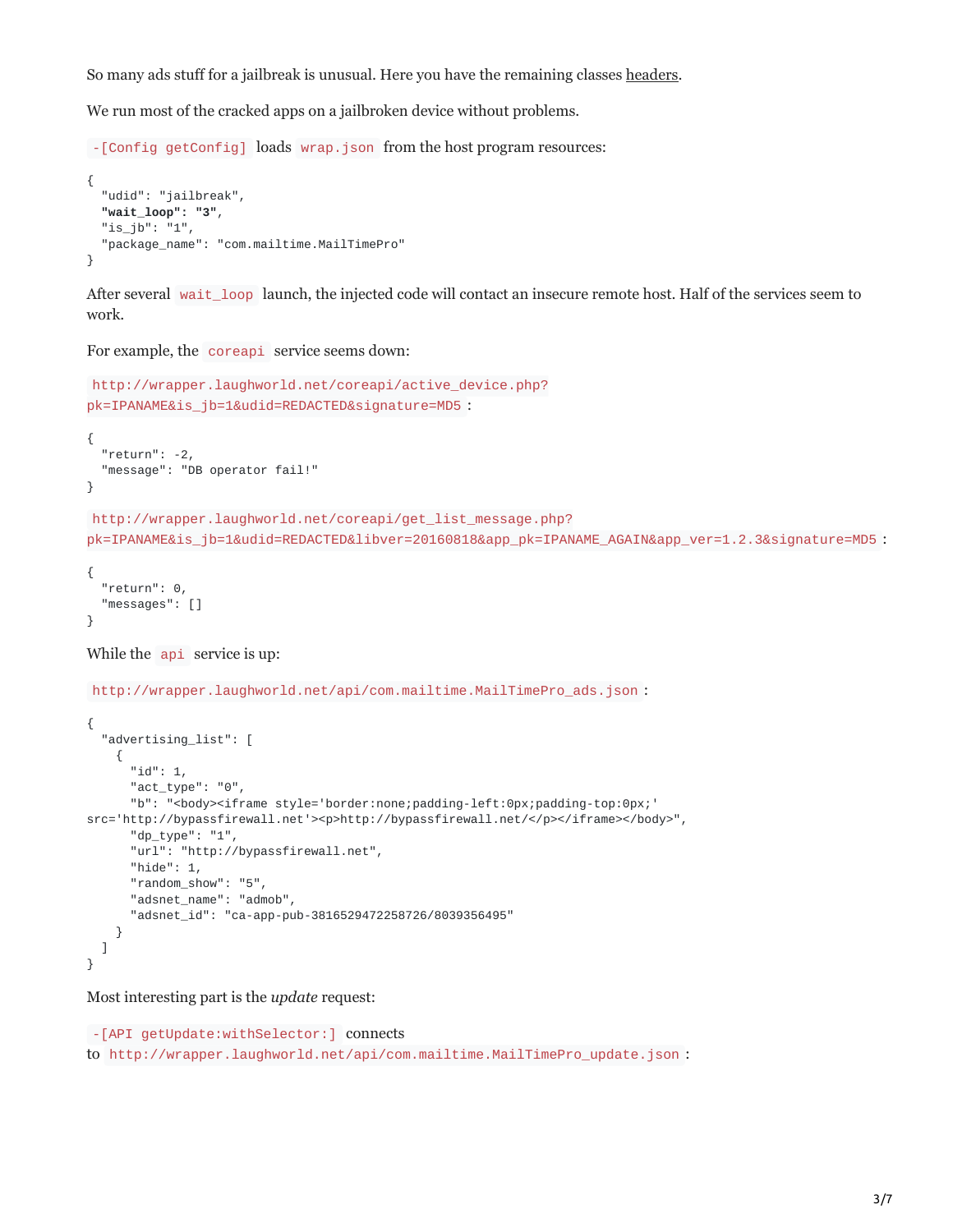```
{
  "show_ads": "YES",
  "show_message": "YES",
  "update_message_not": "",
  "update_link": "http://google.com",
  "linkfw": "http://wrapper.laughworld.net/lib/DailyUploadDownloadLib.framework.zip",
  "namefw": "DailyUploadDownloadLib.framework",
  "md5fw": "f6a51b479516f11ce503ae06f9ffff0f",
  "script_zip": "http://wrapper.laughworld.net/lib/filehost.scr.zip",
  "script_file": "filehost.scr",
  "md5_script": "a9ef52dc75ecbcfce9447237f5154417"
}
```
script\_zip , script\_file and md5\_script are not implemented. The script\_zip URL points to a password encrypted Zip file, and the md5\_script value is not valid (last bytes are wrong).

linkfw points to a valid Zip archive. Once downloaded and decompressed,  $\frac{1}{2}$  [guiinject] \_loadPluginAtLocation:] will load the framework and send a run message to its principalClass . md5fw value is used for self-update.

Ads are downloaded, but so far, we don't see any of them. They are probably rendered in a hidden view.

#### **Downloaded Framework**

```
$ openssl dgst -sha256 DailyUploadDownloadLib
SHA256(DailyUploadDownloadLib)= 00ca48ebeda3d93ccf1b8b405fcf4c2062424bbc99425e27f0b65c7ee238780e
$ file DailyUploadDownloadLib
DailyUploadDownloadLib: Mach-O universal binary with 2 architectures
DailyUploadDownloadLib (for architecture armv7): Mach-O dynamically linked shared library arm
DailyUploadDownloadLib (for architecture arm64): Mach-O 64-bit dynamically linked shared library
```
The developer identifier is different:

```
$ codesign -dvv DailyUploadDownloadLib 2>&1 | grep Authority
Authority=iPhone Developer: Pham Hiep (8DYXPR6ZBP)
Authority=Apple Worldwide Developer Relations Certification Authority
Authority=Apple Root CA
```
The *User* and *Organization* names are in the framework header:

```
$ cat Headers/DailyUploadDownloadLib.h
//
// DailyUploadDownloadLib.h
// DailyUploadDownloadLib
//
// Created by GTT Media Hanoi on 9/29/16.
// Copyright © 2016 T&B. All rights reserved.
(\ldots)
```
This file was automatically generated by Xcode. According to *ITviec* jobs website, [GTT Media](https://itviec.com/companies/gtt-media) and [T&B](https://itviec.com/companies/t-b) are outsourcing companies.

Once loaded, the framework ask a lib service for two lists of files, on *DailyUploads* and *FileFactory* file-hosting sites.

http://wrapper.laughworld.net/lib/DailyUploadDownloadModule.conf :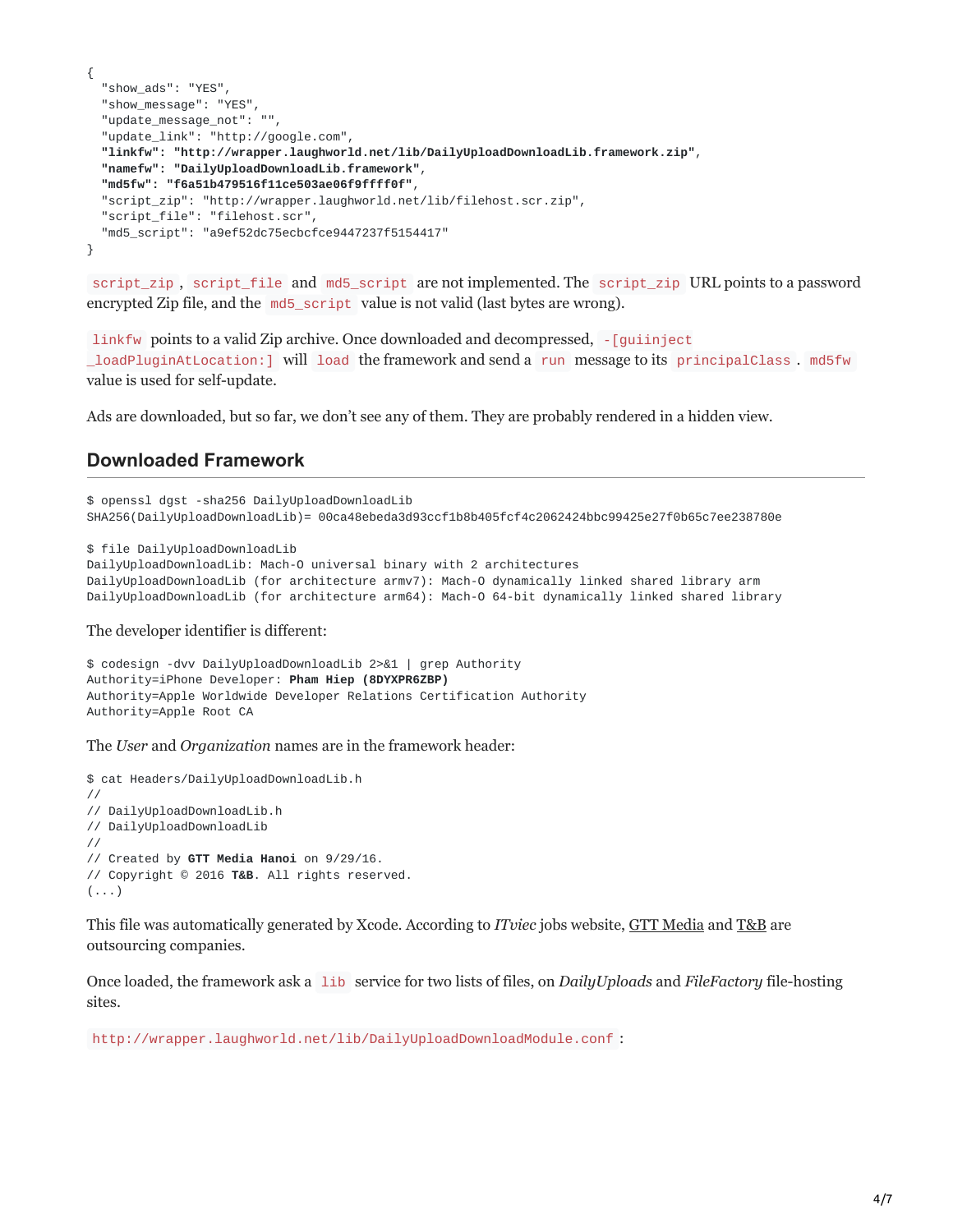```
{
  "list": [
    "https://dailyuploads.net/hdo3rn24n5tg",
    "https://dailyuploads.net/udzjx12rvu0z",
    "https://dailyuploads.net/8buwsi2hk9x7",
    "https://dailyuploads.net/vgnqrv66hp4l",
    "https://dailyuploads.net/mla2ofh3c0z8",
    "https://dailyuploads.net/ud2hlgpw9dto",
    "https://dailyuploads.net/030p4rn9ll6a",
    "https://dailyuploads.net/rsjbhbc6zi0b",
    "https://dailyuploads.net/wzrqhpqa7x7w",
    "https://dailyuploads.net/dqcl45a61amy",
    "https://dailyuploads.net/rhkbzrodo6ou",
    "https://dailyuploads.net/cqrakbup91s4",
    "https://dailyuploads.net/yxskttjfo4h8",
    "https://dailyuploads.net/m6p6maeijff1",
    "https://dailyuploads.net/f15g1prokvks"
  ]
}
http://wrapper.laughworld.net/lib/FileFactoryDownloadModule.conf :
{
  "list": [
    "http://filefactory.com/file/ebdz39d8dex/myfile42.encrypt",
    (\ldots)"http://filefactory.com/file/1ycfrbml51ox/myfile7.encrypt",
    "http://filefactory.com/file/1k97tfd8ibu5/kdiff3-0.9.98-MacOSX-64Bit.dmg",
    "http://filefactory.com/file/5difpf82yog1/Newsgroup_collection.zip",
    "http://filefactory.com/file/6mlwn7iv1mv7/docword.enron.txt.gz",
    "http://filefactory.com/file/52sg5aurgkrz/Tiny_Wings__Andreas_Illiger___v2.1_os43_-
Nitrox.rc330_84.ipa",
    "http://filefactory.com/file/6x9iujr8u6a5/php-5.6.14.tar.bz2",
    "http://filefactory.com/file/q29tth3j859/iBackupBot-Setup.dmg",
    "http://filefactory.com/file/6bcmlwfuw7wl/pokegoppsl.zip",
    "http://filefactory.com/file/4qqx4s5l36hn/iPhoneConfigUtility.dmg",
    "http://filefactory.com/file/5vqawo60iyb9/googlemobileadssdkios.zip",
    "http://filefactory.com/file/560caqad3k9h/mallet-2.0.8RC3.tar.gz",
    "http://filefactory.com/file/5ovqpwwp0w7h/609704981.ipa",
    "http://filefactory.com/file/1lpoyv8v2y73/Multiplayer_for_Minecraft_PE__v2.0_v2.012_Univ_os80_-
Locophone-ICPDA.rc333_91.ipa",
    "http://filefactory.com/file/2abv5ufb9gav/MtProtoKit-master.zip",
    "http://filefactory.com/file/5t8e4px5fod1/577499909.ipa",
    "http://filefactory.com/file/4zy55s6qayrh/intel_rst_7_mb_8.1.zip",
    "http://filefactory.com/file/12toqn6khwd3/MEAD-3.12.tar.gz"
  ]
}
```
The framework also periodically checks the external IP address of the iOS device, using *DynDNS*.

When the framework is loaded, or when the external IP address changes, a random file from both hosting sites is downloaded. It's worth noting [DailyUploads](https://dailyuploads.net/make-money.html) and [FileFactory](https://www.filefactory.com/services/affiliates/) have affiliation programs (per thousand downloads). Median file size is 15 Mb.

DailyUploads links point to other iOS applications. They are also signed by *nguyen tat hung* and injected: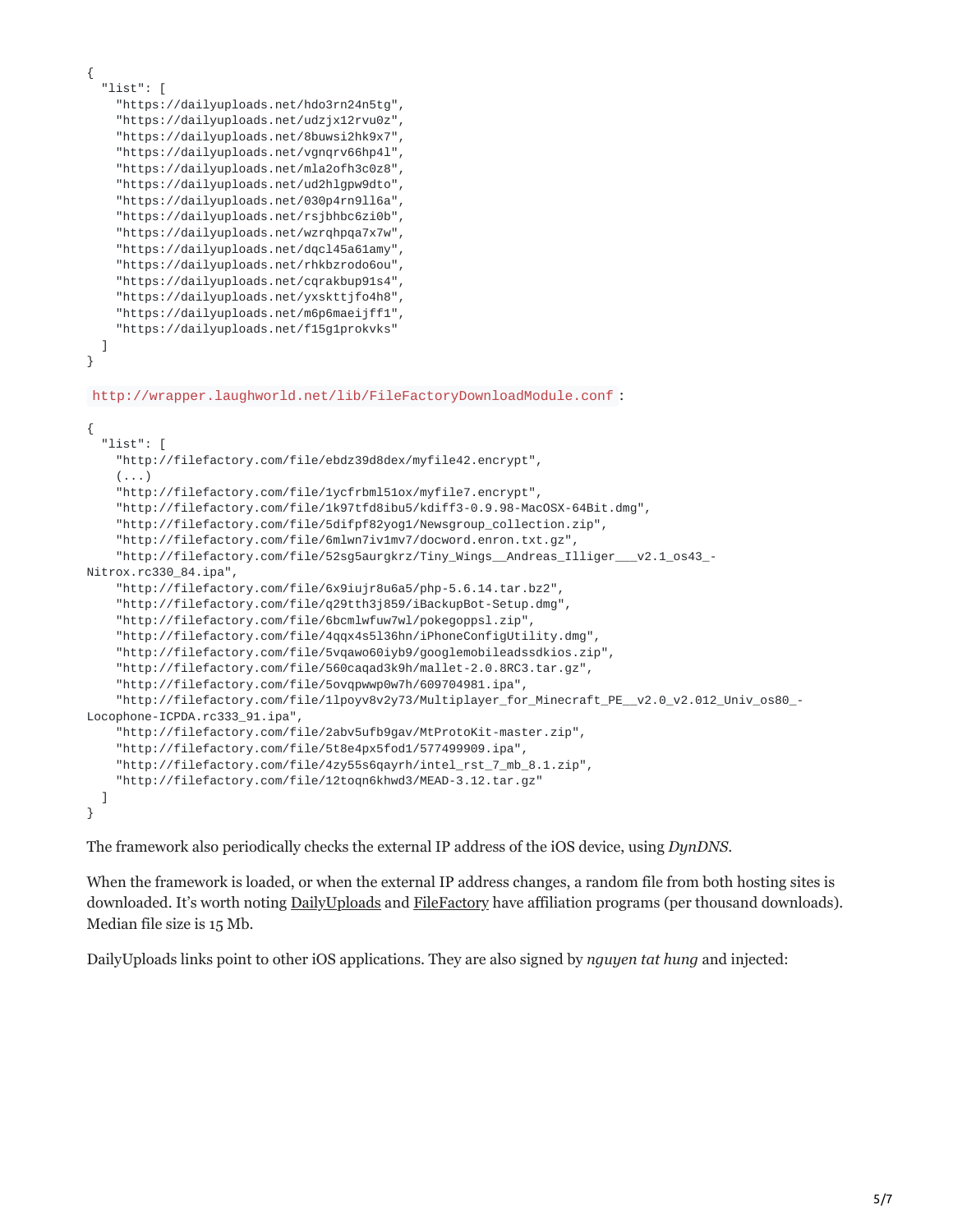\$ yara -r iOS.GuiInject.yara DailyUploads ipa\_jb DailyUploads/com.infinear.call-clutch2.ipa ipa\_jb DailyUploads/com.axidep.polyglotvoicereader-clutch2.ipa ipa\_jb DailyUploads/com.contrast.mileagelog-clutch2.ipa ipa\_jb DailyUploads/com.kymatica.AUFX-Space-clutch2.ipa ipa\_jb DailyUploads/co.qapps.calcpro-clutch2.ipa ipa\_jb DailyUploads/com.pixiapps.ecoutemobile-clutch2.ipa ipa\_jb DailyUploads/com.jhnd.blender-clutch2.ipa ipa\_jb DailyUploads/com.jackadam.darksky-rc.ipa ipa\_jb DailyUploads/com.markelsoft.Text2Speech-clutch2.ipa ipa\_jb DailyUploads/com.giacomoballi.FindTower-clutch2.ipa ipa\_jb DailyUploads/com.venderbase.dd-wrt-clutch2.ipa ipa\_jb DailyUploads/com.vincenzoaccardi.itracking-clutch2.ipa ipa\_jb DailyUploads/com.realvnc.VNCViewer-clutch2.ipa ipa\_jb DailyUploads/com.yacreader.yacreader-clutch2.ipa ipa\_jb DailyUploads/com.plumamazing.iWatermark-clutch2.ipa

## **Abusing the Injected Adware Library**

So, a dynamic library asks a remote host using an insecure protocol for code to execute… What could possibly go wrong?

By intercepting and modifying the update response, we successfully load our code:



This is [Arbitrary Code Execution](https://en.wikipedia.org/wiki/Arbitrary_code_execution) using [Man in the Middle](https://en.wikipedia.org/wiki/Man-in-the-middle_attack) attack. We should probably thank crackers, or developers, for explicitly allowing NSAllowsArbitraryLoads (insecure http protocol) in *App Transport Security*.

#### **Hundreds of Samples**

Using VirusTotal Retrohunt and some Yara [rules](https://pastebin.com/2W0tyUAF), we find hundreds of samples.